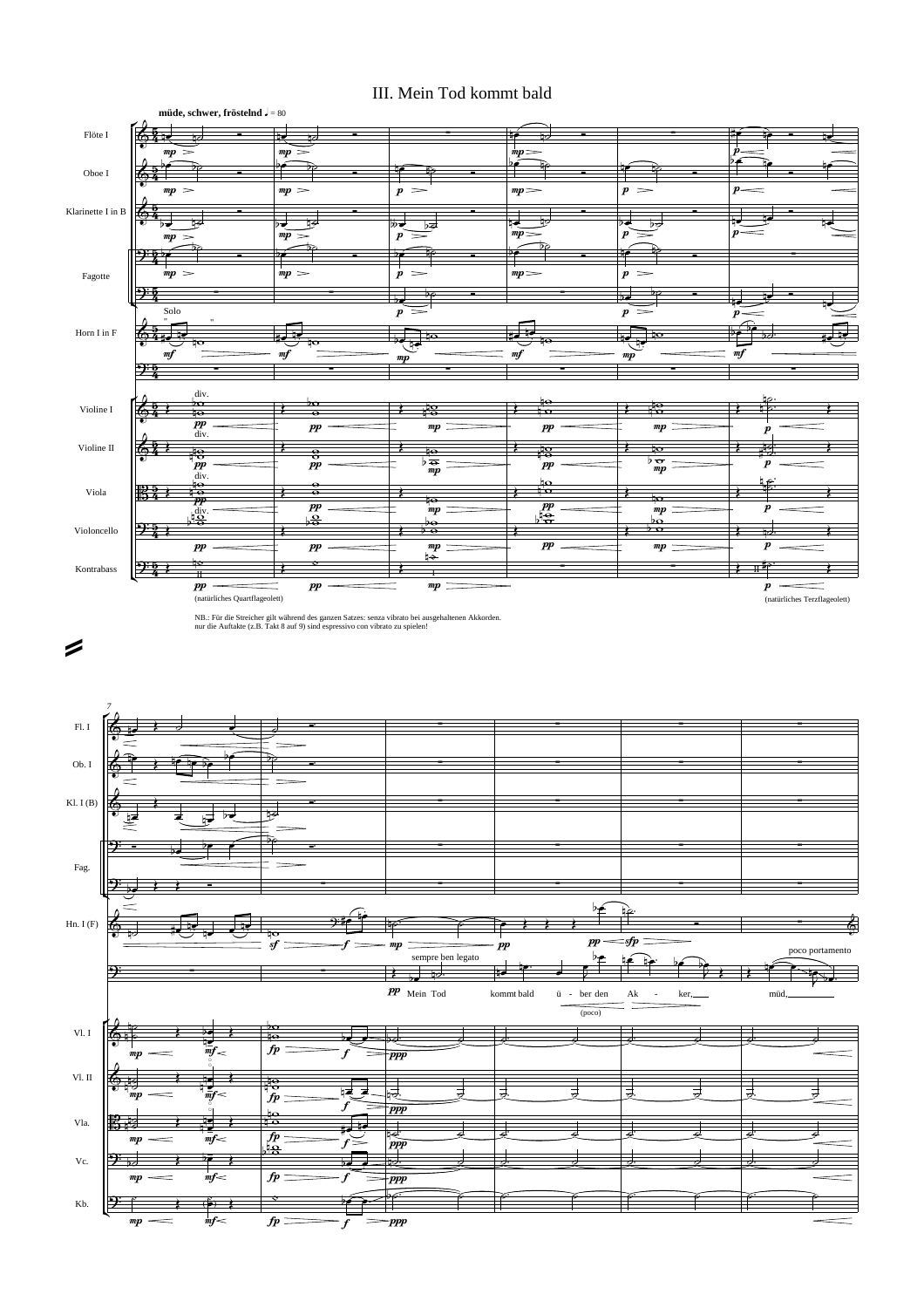



 $\geq$ 



2